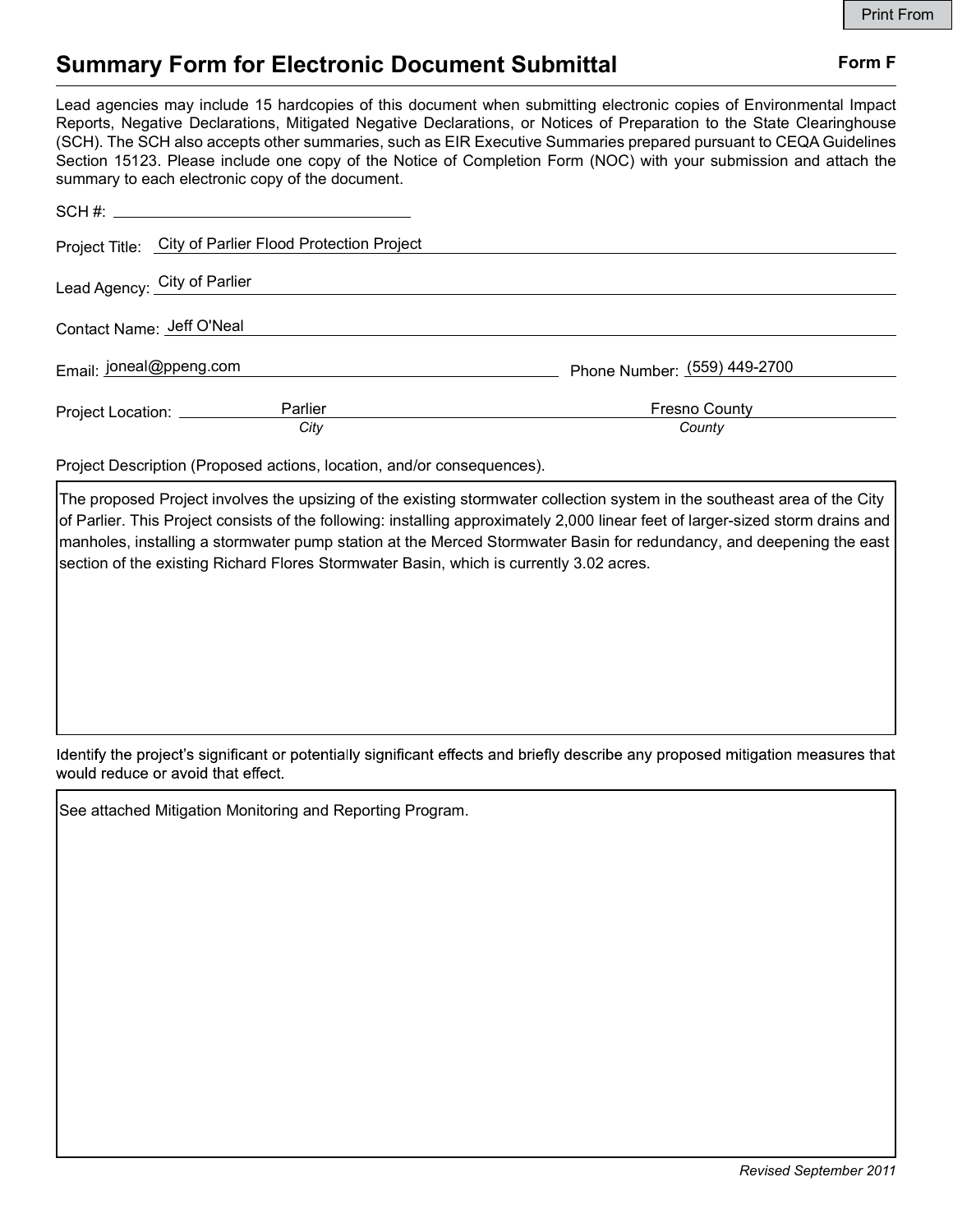If applicable, describe any of the project's areas of controversy known to the Lead Agency, including issues raised by agencies and the public.

No known areas of controversy.

Provide a list of the responsible or trustee agencies for the project.

Not Applicable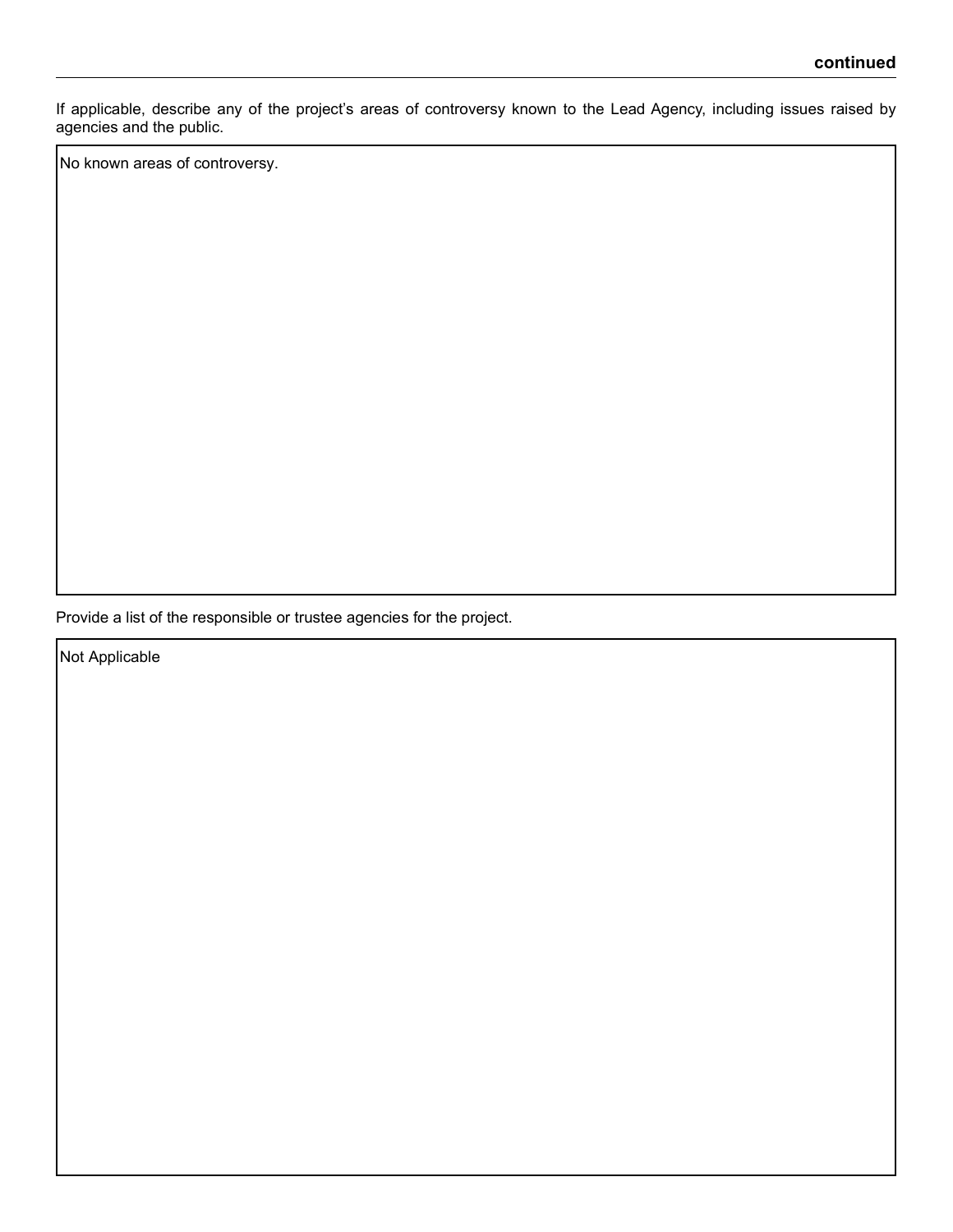## **Chapter 5 – Mitigation, Monitoring, and Reporting Program**

This Mitigation Monitoring and Reporting Program (MMRP) has been formulated based upon the findings of the Initial Study/Mitigated Negative Declaration (IS/MND) for the Project in the City of Parlier. The MMRP lists mitigation measures recommended in the IS/MND for the Project and identifies monitoring and reporting requirements.

Error! Reference source not found. presents the mitigation measures identified for the Project. Each mitigation measure is numbered with a symbol indicating the topical section to which it pertains, a hyphen, and the impact number. For example, AIR-2 would be the second mitigation measure identified in the Air Quality analysis of the IS/MND.

The first column of Error! Reference source not found. identifies the mitigation measure. The second column, entitled "When Monitoring is to Occur," identifies the time the mitigation measure should be initiated. The third column, "Frequency of Monitoring," identifies the frequency of the monitoring of the mitigation measure. The fourth column, "Agency Responsible for Monitoring," names the party ultimately responsible for ensuring that the mitigation measure is implemented. The last columns will be used by the Lead and Responsible Agencies to ensure that individual mitigation measures have been complied with and monitored.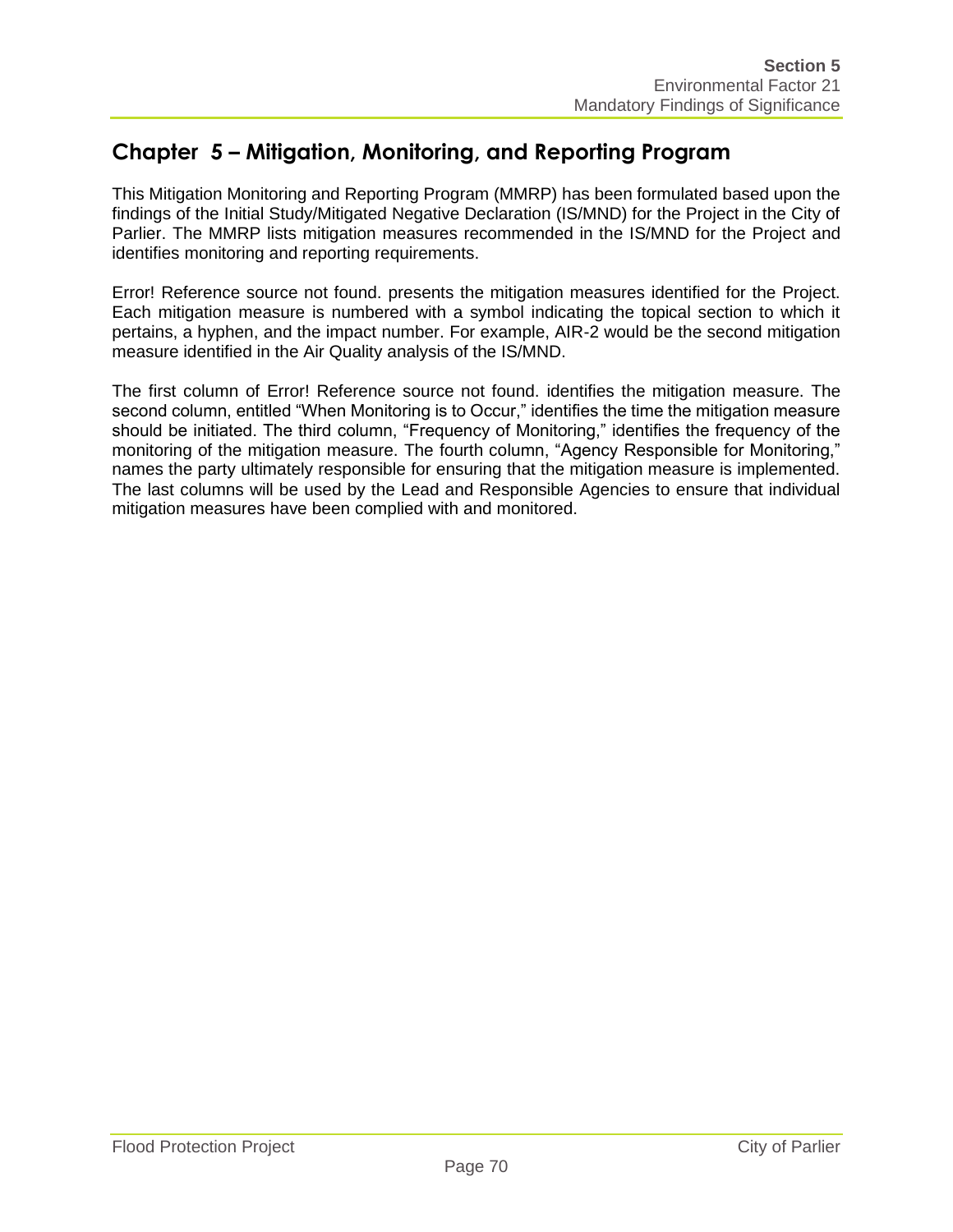| Table 5.1 – Milligation, Monitoring, and Reporting Program<br>Mitigation, Monitoring, and Reporting Program |                                                                                                             |                                   |                    |                        |                   |                     |
|-------------------------------------------------------------------------------------------------------------|-------------------------------------------------------------------------------------------------------------|-----------------------------------|--------------------|------------------------|-------------------|---------------------|
|                                                                                                             |                                                                                                             | When                              |                    |                        |                   |                     |
|                                                                                                             |                                                                                                             |                                   | Frequency          | <b>Agency</b>          | <b>Method to</b>  | <b>Verification</b> |
| Item                                                                                                        | <b>Mitigation Measure</b>                                                                                   | <b>Monitoring is</b>              | <b>of</b>          | <b>Responsible</b>     | <b>Verify</b>     | of                  |
|                                                                                                             |                                                                                                             | to Occur                          | <b>Monitoring</b>  | for Monitoring         | <b>Compliance</b> | <b>Compliance</b>   |
|                                                                                                             |                                                                                                             | <b>Biological Resources</b>       |                    |                        |                   |                     |
| <b>BIO-1</b>                                                                                                | (Avoidance): The Project's construction activities                                                          | <b>Between</b>                    | Daily during       | <b>City of Parlier</b> |                   |                     |
|                                                                                                             | would occur, if feasible, between September 16 and                                                          | September 16                      | construction       |                        |                   |                     |
|                                                                                                             | January 31 (outside of nesting bird season) in an effort                                                    | and January 31                    |                    |                        |                   |                     |
|                                                                                                             | to avoid impacts to nesting birds.                                                                          | (outside of                       |                    |                        |                   |                     |
|                                                                                                             |                                                                                                             | nesting bird                      |                    |                        |                   |                     |
|                                                                                                             |                                                                                                             | season)                           |                    |                        |                   |                     |
| <b>BIO-2</b>                                                                                                | (Pre-construction Surveys): If activities must occur<br>within nesting bird season (February 1 to September | <b>Before</b><br>construction and | One time           | City of Parlier        |                   |                     |
|                                                                                                             | 15), a qualified biologist would conduct pre-                                                               | ground disturbing                 | survey prior<br>to |                        |                   |                     |
|                                                                                                             | construction surveys for Swainson's hawk nests onsite                                                       | activities begin                  | construction       |                        |                   |                     |
|                                                                                                             | and within a 0.5-mile radius. This survey would be                                                          |                                   |                    |                        |                   |                     |
|                                                                                                             | conducted in accordance with the Recommended                                                                |                                   |                    |                        |                   |                     |
|                                                                                                             | Timing and Methodology for Swainson's Hawk Nesting                                                          |                                   |                    |                        |                   |                     |
|                                                                                                             | Surveys in California's Central Valley or current                                                           |                                   |                    |                        |                   |                     |
|                                                                                                             | guidance. The pre-construction survey would also                                                            |                                   |                    |                        |                   |                     |
|                                                                                                             | provide a presence/absence survey for all other                                                             |                                   |                    |                        |                   |                     |
|                                                                                                             | nesting birds within the APE and an additional 50 feet,                                                     |                                   |                    |                        |                   |                     |
|                                                                                                             | no more than 7 days prior to the start of construction.                                                     |                                   |                    |                        |                   |                     |
|                                                                                                             | All raptor nests would be considered "active" upon the                                                      |                                   |                    |                        |                   |                     |
|                                                                                                             | nest-building stage.                                                                                        |                                   |                    |                        |                   |                     |
| <b>BIO-3</b>                                                                                                | (Establish Buffers): On discovery of any active nests                                                       | On discovery of                   | One time           | City of Parlier        |                   |                     |
|                                                                                                             | near work areas, the biologist would determine                                                              | any active nests                  | survey prior       |                        |                   |                     |
|                                                                                                             | appropriate construction setback distances based on                                                         | near work areas,                  | to                 |                        |                   |                     |
|                                                                                                             | applicable CDFW and/or USFWS guidelines and/or                                                              | prior to                          | construction       |                        |                   |                     |
|                                                                                                             | the biology of the species in question. Construction                                                        | construction and                  |                    |                        |                   |                     |
|                                                                                                             | buffers would be identified with flagging, fencing, or                                                      | ground disturbing                 |                    |                        |                   |                     |
|                                                                                                             | other easily visible means, and would be maintained                                                         | activities                        |                    |                        |                   |                     |
|                                                                                                             | until the biologist has determined that the nestlings                                                       |                                   |                    |                        |                   |                     |
|                                                                                                             | have fledged, dens are inactive, and/or based on a                                                          |                                   |                    |                        |                   |                     |
|                                                                                                             | direction from a qualified biologist on next steps.                                                         |                                   |                    |                        |                   |                     |
| <b>BIO-4</b>                                                                                                | (Pre-construction Survey): A qualified biologist shall                                                      | <b>Before</b>                     | One time           | <b>City of Parlier</b> |                   |                     |
|                                                                                                             | conduct a pre-construction survey to determine if the                                                       | construction                      | survey prior       |                        |                   |                     |
|                                                                                                             | existing coyote dens are still active in the Industrial                                                     | activities begin                  | to                 |                        |                   |                     |
|                                                                                                             | Basin 30 days prior to ground disturbing activities. If                                                     |                                   | construction       |                        |                   |                     |
|                                                                                                             | dens are found to be active exclusion of this species                                                       |                                   |                    |                        |                   |                     |
|                                                                                                             | from the site will be necessary. If dens are found                                                          |                                   |                    |                        |                   |                     |

## **Table 5.1 – Mitigation, Monitoring, and Reporting Program**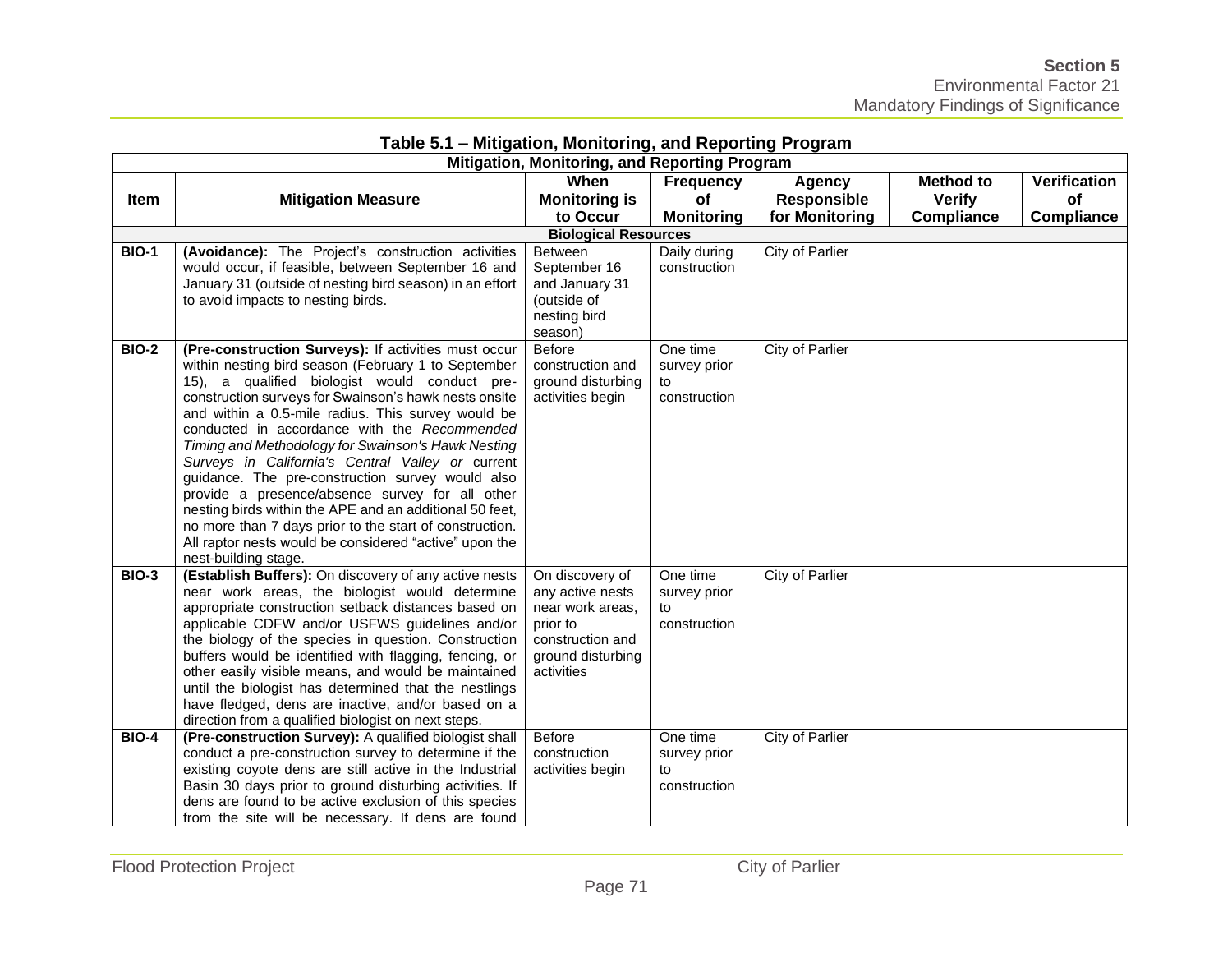### **Section 5**  Environmental Factor 21 Mandatory Findings of Significance

|              | <b>Mitigation, Monitoring, and Reporting Program</b>                                                                                                                                                                                                                                                                                                                                                                                                                                                                                             |                                                                           |                                             |                                                       |                                                        |                                         |  |  |
|--------------|--------------------------------------------------------------------------------------------------------------------------------------------------------------------------------------------------------------------------------------------------------------------------------------------------------------------------------------------------------------------------------------------------------------------------------------------------------------------------------------------------------------------------------------------------|---------------------------------------------------------------------------|---------------------------------------------|-------------------------------------------------------|--------------------------------------------------------|-----------------------------------------|--|--|
| Item         | <b>Mitigation Measure</b>                                                                                                                                                                                                                                                                                                                                                                                                                                                                                                                        | When<br><b>Monitoring is</b><br>to Occur                                  | Frequency<br><b>of</b><br><b>Monitoring</b> | <b>Agency</b><br><b>Responsible</b><br>for Monitoring | <b>Method to</b><br><b>Verify</b><br><b>Compliance</b> | <b>Verification</b><br>of<br>Compliance |  |  |
|              | inactive, immediate destruction of the dens should<br>occur under the direction of a qualified biologist.                                                                                                                                                                                                                                                                                                                                                                                                                                        |                                                                           |                                             |                                                       |                                                        |                                         |  |  |
| <b>BIO-5</b> | (Exclusion): A qualified biologist will install one-way<br>doors to ensure the coyotes are unable to reenter<br>dens. Exclusion fencing will be installed around the<br>Industrial Basin as to not allow the species to reenter<br>the APE. Den eviction will occur outside of pupping<br>season March - September, and in accordance with<br>CDFW's recommendations. If the survey cannot occur<br>before pupping season March - September, then full<br>avoidance will be required.                                                            | During<br>construction and<br>ground disturbing<br>activities             | During<br>construction                      | City of Parlier                                       |                                                        |                                         |  |  |
| <b>BIO-6</b> | (Avoidance): If work must occur within pupping<br>season March - September a disturbance-free buffer<br>be placed around the area with appropriate entrance<br>and exit areas as not to disturb the adults or the pups<br>until it has been determined that the pups have been<br>weaned and full eviction occurs with use of one-way<br>doors.                                                                                                                                                                                                  | If work must<br>occur within<br>pupping season<br>March $-$<br>September. |                                             | City of Parlier                                       |                                                        |                                         |  |  |
| <b>BIO-7</b> | (Focused Survey): A qualified botanist/biologist will<br>conduct a pre-construction survey for Sanford's<br>Arrowhead during the bloom season (May-October) in<br>accordance with CDFW's Protocols for Surveying and<br>Evaluating Impacts to Special Status Native Plant<br>Populations and Sensitive Natural Communities, in all<br>basins 30 days prior to vegetation clearing or ground<br>disturbing activities. If construction cannot occur<br>during the species' bloom period (May-October), then<br>a focused survey will be required. | During the bloom<br>season                                                |                                             | City of Parlier                                       |                                                        |                                         |  |  |
| <b>BIO-8</b> | (Avoidance): If Sanford's Arrowhead are identified<br>during the survey, a disturbance-free buffer will be<br>placed around the area as not to disturb the plants or<br>its root system.                                                                                                                                                                                                                                                                                                                                                         | During<br>construction and<br>ground disturbing<br>activities             |                                             | City of Parlier                                       |                                                        |                                         |  |  |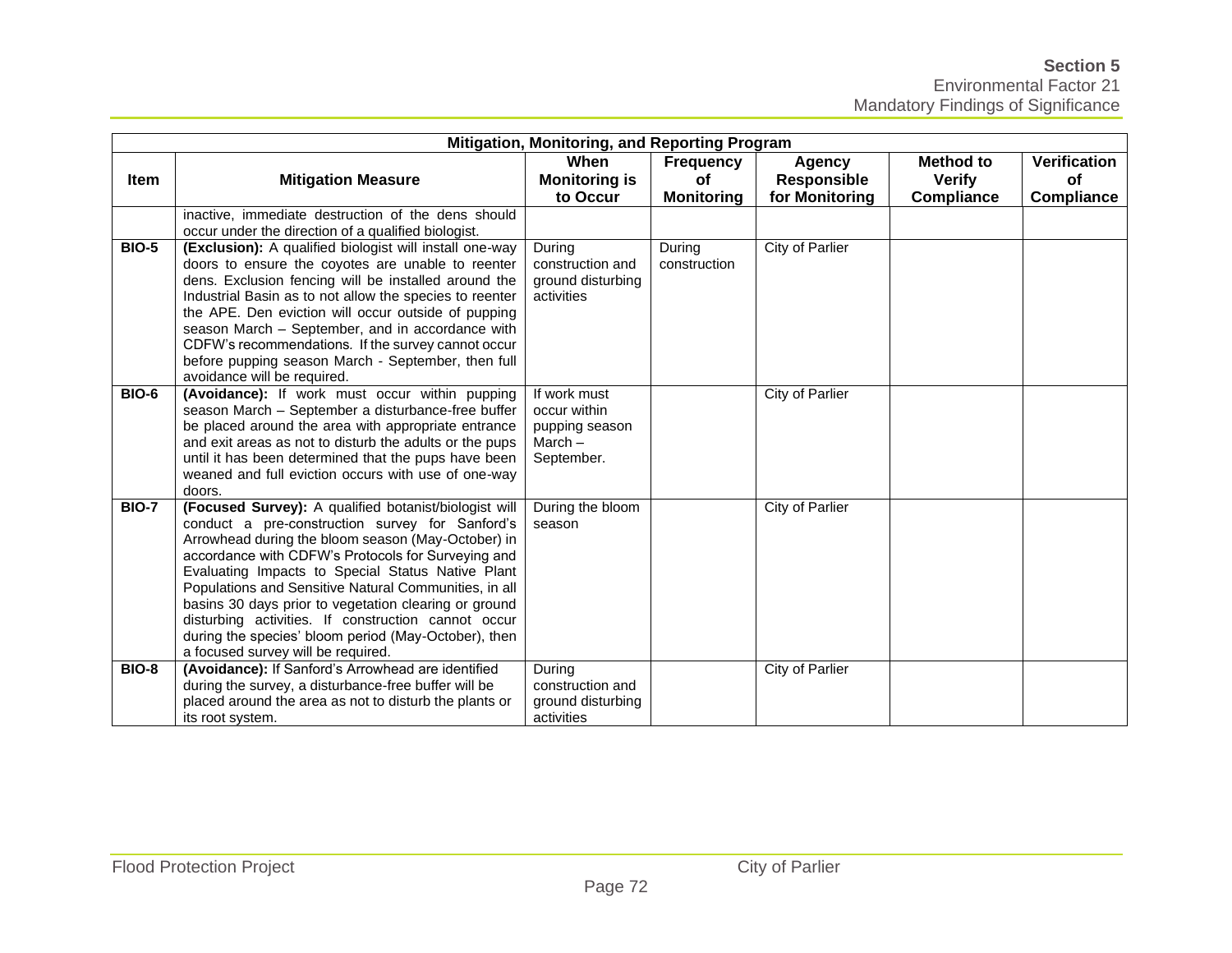**Section 5** 

|                                        | Mitigation, Monitoring, and Reporting Program                                                                                                                                                                                                                                                                                                                                                                                                                                                                                                                                                                                                                                          |                                                                  |                                                                       |                                     |                                   |                                  |  |
|----------------------------------------|----------------------------------------------------------------------------------------------------------------------------------------------------------------------------------------------------------------------------------------------------------------------------------------------------------------------------------------------------------------------------------------------------------------------------------------------------------------------------------------------------------------------------------------------------------------------------------------------------------------------------------------------------------------------------------------|------------------------------------------------------------------|-----------------------------------------------------------------------|-------------------------------------|-----------------------------------|----------------------------------|--|
| Item                                   | <b>Mitigation Measure</b>                                                                                                                                                                                                                                                                                                                                                                                                                                                                                                                                                                                                                                                              | When<br><b>Monitoring is</b>                                     | <b>Frequency</b><br>of                                                | <b>Agency</b><br><b>Responsible</b> | <b>Method to</b><br><b>Verify</b> | <b>Verification</b><br><b>of</b> |  |
|                                        |                                                                                                                                                                                                                                                                                                                                                                                                                                                                                                                                                                                                                                                                                        | to Occur                                                         | <b>Monitoring</b>                                                     | for Monitoring                      | <b>Compliance</b>                 | Compliance                       |  |
| <b>BIO-9</b>                           | (Formal Consultation): If rare plant individuals or<br>populations or sensitive natural communities are<br>detected within Project work areas during the focused<br>survey, the Project proponent shall initiate consultation<br>with CDFW. If CDFW determines that "take" cannot be<br>avoided, the Project proponent may be required to<br>obtain an Incidental Take Permit (ITP).                                                                                                                                                                                                                                                                                                   | Prior to<br>construction and<br>ground disturbing<br>activities. | Duration of<br>construction<br>and ground<br>disturbing<br>activities | <b>City of Parlier</b>              |                                   |                                  |  |
|                                        |                                                                                                                                                                                                                                                                                                                                                                                                                                                                                                                                                                                                                                                                                        | <b>Cultural Resources</b>                                        |                                                                       |                                     |                                   |                                  |  |
| CUL-1                                  | (Archaeological Remains): In the event that<br>archaeological remains are encountered at any time<br>during development or ground-moving activities within<br>the entire project area, all work in the vicinity of the find<br>shall halt until a qualified archaeologist can assess the<br>discovery. The City<br>shall<br>implement<br>all<br>recommendations of the archaeologist necessary to<br>avoid or reduce to a less than significant level potential<br>impacts to cultural resource. Appropriate actions could<br>include a Data Recovery Plan or preservation in place                                                                                                    | During<br>construction or<br>ground disturbing<br>activities     | Daily                                                                 | City of Parlier                     |                                   |                                  |  |
| CUL-2                                  | (Human Remains): If human remains are uncovered,<br>or in any other case when human remains are<br>discovered during construction, the Fresno County<br>Coroner will be notified to arrange proper treatment<br>and disposition. If the remains are identified-on the<br>basis of archaeological context, age, cultural<br>associations, or biological traits-as those of a Native<br>American, California Health and Safety Code 7050.5<br>and Public Resource Code 5097.98 require that the<br>coroner notify the NAHC within 24 hours of discovery.<br>The NAHC will then identify the Most Likely<br>Descendent who will determine the manner in which<br>the remains are treated. | During<br>excavation                                             | Daily                                                                 | City of Parlier                     |                                   |                                  |  |
| <b>Hazards and Hazardous Materials</b> |                                                                                                                                                                                                                                                                                                                                                                                                                                                                                                                                                                                                                                                                                        |                                                                  |                                                                       |                                     |                                   |                                  |  |
| HAZ-1                                  | Prior to commencement of any construction activities,<br>a Soil Management Plan (SMP) must be prepared and<br>submitted to the Department of Toxic Substances and<br>Control (DTSC) for review and approval. The Soil<br>Management Plan must outline the methods to<br>manage and characterize the soils that are excavated                                                                                                                                                                                                                                                                                                                                                           | Prior to<br>construction                                         | One time,<br>submittal of<br>SMP to DTSC                              | City of Parlier                     |                                   |                                  |  |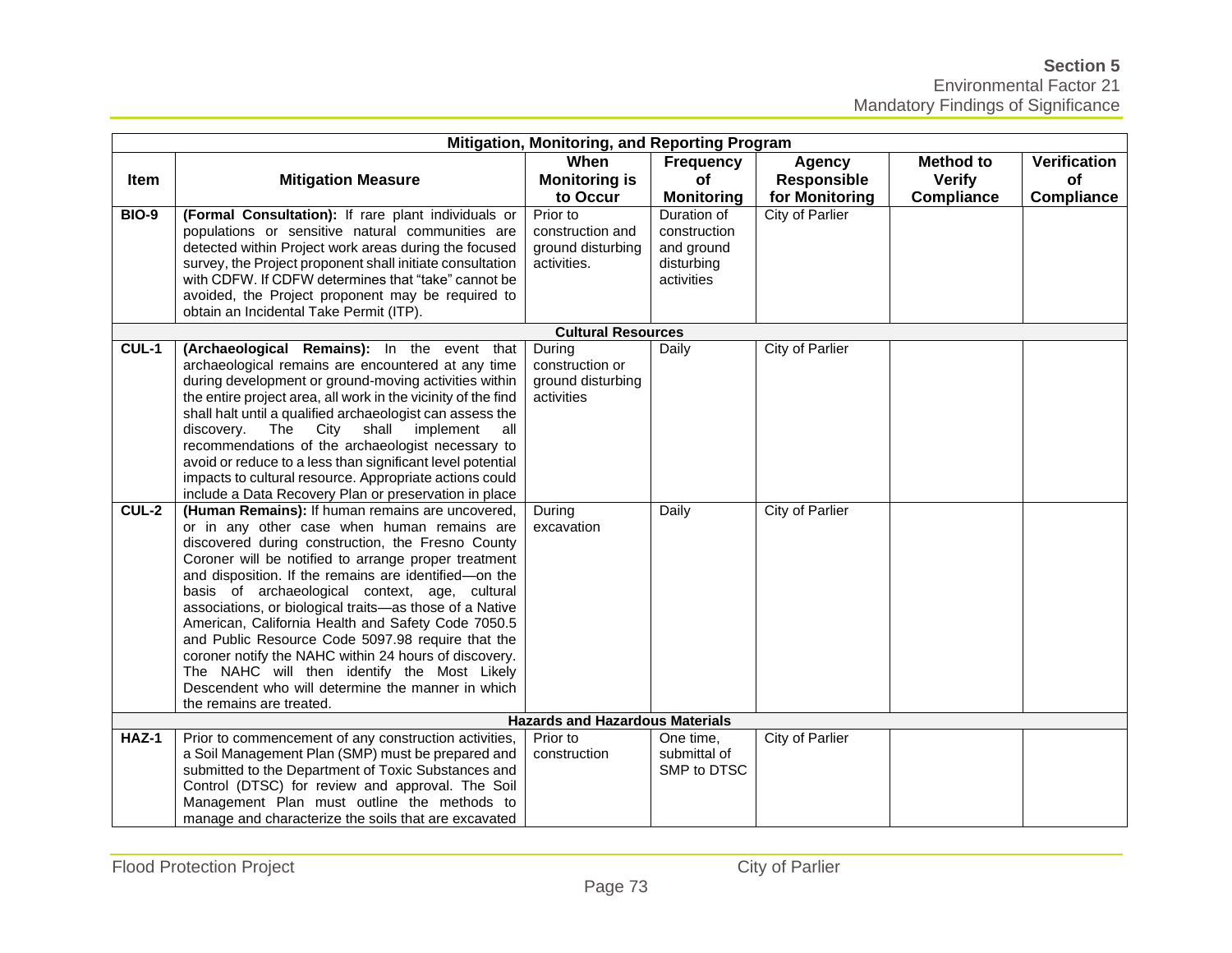**Section 5**  Environmental Factor 21 Mandatory Findings of Significance

| Mitigation, Monitoring, and Reporting Program |                                                                                                                                                                                                                                                                                                                                                                                                                                                                                                                                                                                                                                                                                                                                                                                                                                                                                                                                                                                                                                         |                                          |                                                                       |                                                       |                                                        |                                                |
|-----------------------------------------------|-----------------------------------------------------------------------------------------------------------------------------------------------------------------------------------------------------------------------------------------------------------------------------------------------------------------------------------------------------------------------------------------------------------------------------------------------------------------------------------------------------------------------------------------------------------------------------------------------------------------------------------------------------------------------------------------------------------------------------------------------------------------------------------------------------------------------------------------------------------------------------------------------------------------------------------------------------------------------------------------------------------------------------------------|------------------------------------------|-----------------------------------------------------------------------|-------------------------------------------------------|--------------------------------------------------------|------------------------------------------------|
| <b>Item</b>                                   | <b>Mitigation Measure</b>                                                                                                                                                                                                                                                                                                                                                                                                                                                                                                                                                                                                                                                                                                                                                                                                                                                                                                                                                                                                               | When<br><b>Monitoring is</b><br>to Occur | <b>Frequency</b><br><b>of</b><br><b>Monitoring</b>                    | <b>Agency</b><br><b>Responsible</b><br>for Monitoring | <b>Method to</b><br><b>Verify</b><br><b>Compliance</b> | <b>Verification</b><br>of<br><b>Compliance</b> |
|                                               | during the construction activities within or near the<br>vicinity of the area known to contain contaminated<br>soils. The Soil Management Plan shall contain a list of<br>contacts of the personnel in charge of the construction<br>activities and of supervisorial individuals from the City<br>of Parlier and the general contractor. The SMP shall<br>also include an evaluation of sensitive receptors<br>located near the project site. Sensitive receptors<br>include, but are not limited to, residential areas,<br>schools, hospitals, and medical clinics. Additionally,<br>the SMP shall include a section on the reporting<br>activities during the fieldwork and after the<br>improvements are complete, as well as a list of the<br>action levels for dust and the chemicals of concern,<br>namely arsenic and lead.                                                                                                                                                                                                      |                                          |                                                                       |                                                       |                                                        |                                                |
| HHM-2                                         | Prior to commencement of any construction activities,<br>a Community Air Monitoring Plan (CAMP) must be<br>prepared and submitted to the Department of Toxic<br>Substances and Control (DTSC) for review and<br>approval. A CAMP is required at response sites under<br>DTSC's oversight whenever remediation or removal<br>activities may release compounds of concern (COCs)<br>into the air. The purpose of implementing a CAMP is<br>to minimize fugitive emissions that may contain COCs<br>during authorized work. The CAMP must be in<br>compliance with both US EPA and California Air<br>Resources Board Ambient Air Quality Standards.<br>Since soil activities can potentially release fugitive dust<br>and COC's, it is necessary to identify guidance that is<br>chemical-, action-, and location-specific to help<br>implement the most effective mitigative measures. The<br>CAMP must identify the necessary procedures for<br>immediate reporting of monitoring thresholds that<br>exceed the applicable action limit. | Prior to<br>construction                 | One time,<br>submittal of<br>CAMP to<br><b>DTSC</b>                   | City of Parlier                                       |                                                        |                                                |
| HHM-3                                         | Prior to commencement of any construction activities,<br>a Hazardous Material Transportation Plan must be<br>prepared and submitted to the Department of Toxic<br>Substances and Control (DTSC) for review and<br>approval. The Transportation Plan shall identify                                                                                                                                                                                                                                                                                                                                                                                                                                                                                                                                                                                                                                                                                                                                                                      | Prior to<br>construction                 | One time,<br>submittal of a<br>Hazardous<br>Material<br>Transportatio | <b>City of Parlier</b>                                |                                                        |                                                |